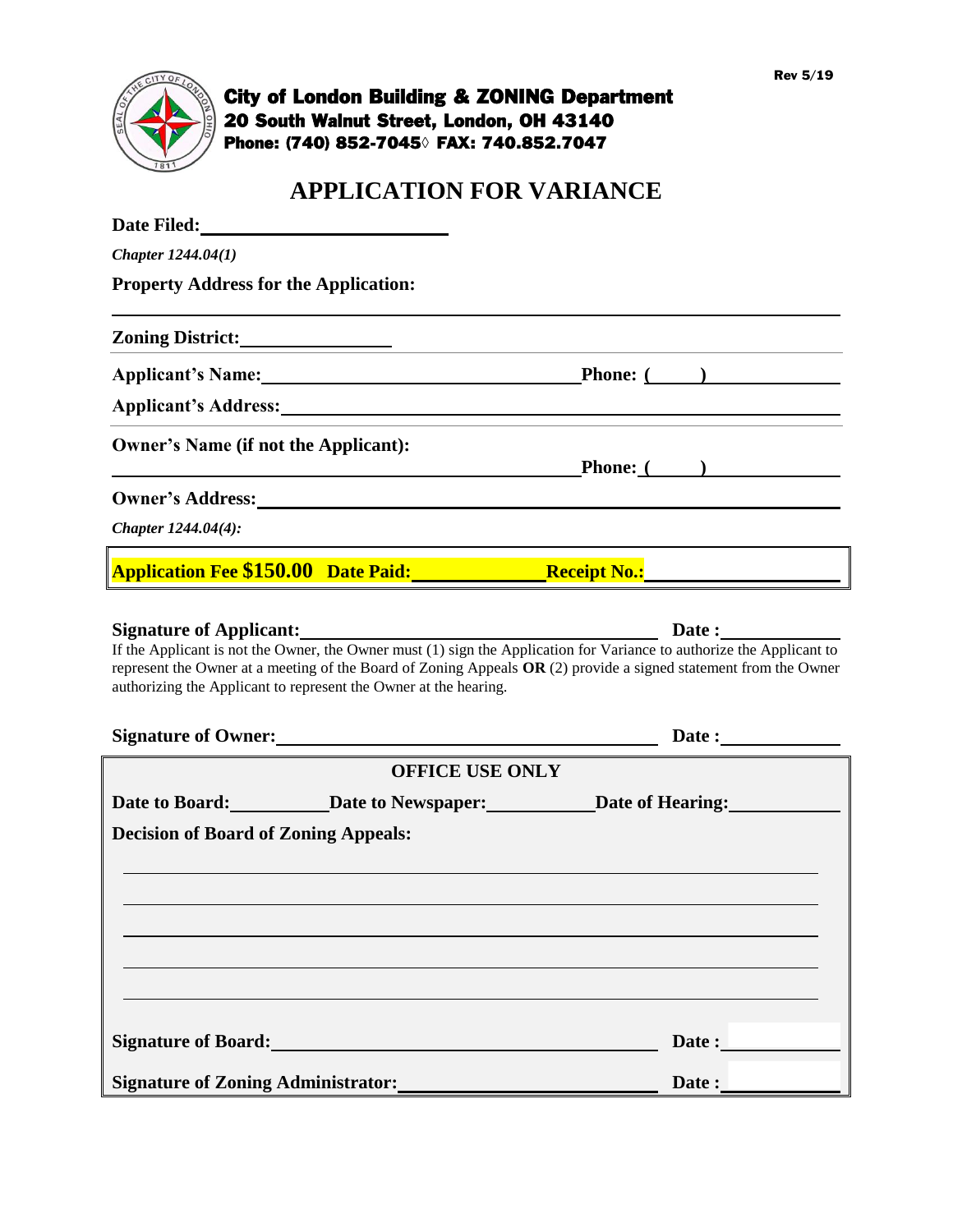### City of London Building & ZONING Department

- *(1) Property Address for the Application:*
- *(2) Chapter 1244.04(2) –Legal Description of Property: <http://co.madison.oh.us/Recorder/>*
- *(3) Chapter 1244.04(3) – Provide a Description of the Nature of Variance Requested:*
- *(4) Chapter 1244.04(3) – List the Section(s) of Zoning Code under consideration (Example Chapter 1266.04 – Determination of required offstreet parking spaces):*
- *(5) Chapter 1244.04(5) - Write a Narrative Statement establishing and substantiating that the requested variance conforms to the following standards. Answer Items A thru G Below. If Additional Space is Needed Attach Extra Sheets.*
	- *A. The granting of the variance shall be in accordance with the general purpose and intent of the regulations imposed by this Zoning Code for the district in which it is located and shall not be injurious to the area or otherwise detrimental to the public health, safety and general welfare.*
	- *B. The granting of the variance will not permit the establishment of any use that is not otherwise permitted in the district.*
	- *C. A description shall be given of the special circumstances or conditions applicable to the lot and/or structure for which the variance is sought, which are peculiar to such lot and/or structure and do not apply generally to a lot and/or structure in the area, and which are such that the strict application of the provisions of this Zoning Code would deprive the applicant of the reasonable use of such lot and/or structure. Mere loss in value shall not justify a variance; there must be deprivation of reasonable use of land.*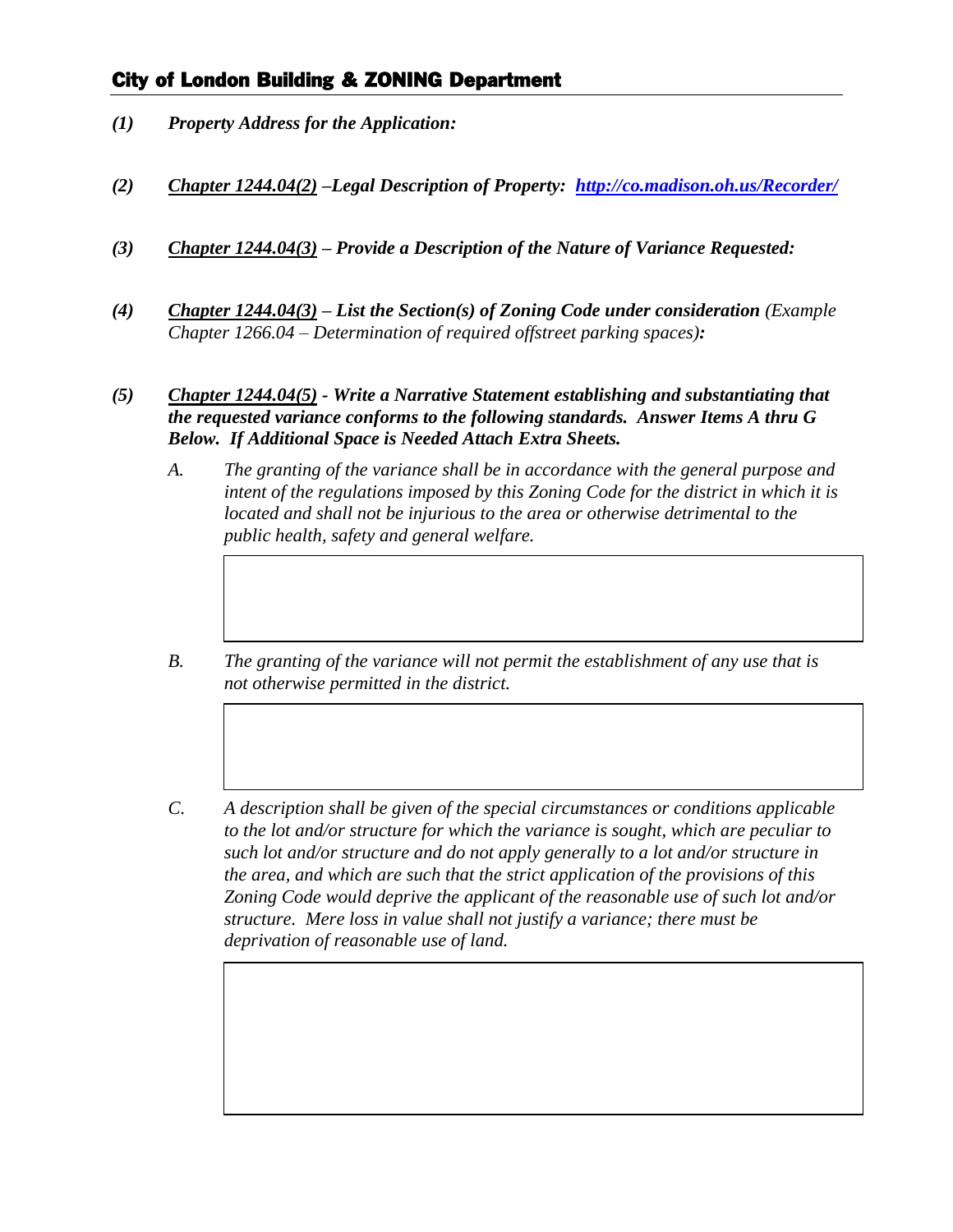## City of London Building & ZONING Department

*D. There must be proof of unnecessary hardship created by the strict application of this Zoning Code. It is not sufficient proof of hardship to show that greater profit would result if the variance were granted. Furthermore, the hardship complained of cannot be self-created, nor can it be established that a hardship exists because the lot and/or structure was purchased with or without knowledge of the restrictions contained in this Zoning Code. The hardship must result from the application of this Zoning Code, it must be suffered directly by the property in question, and evidence of variances granted under similar circumstances need not be considered.*

- *E. The granting of the variance is necessary for the reasonable use of the land and/or structure that will accomplish this purpose.*
- *F. The proposed variance will not impair an adequate supply of light and air to adjacent property, substantially increase the congestion in the public streets, increase the danger of fire, endanger the public safety or substantially diminish or impair property values of the adjacent area.*
- *G. The granting of the variance requested will not confer on the applicant any special privilege that is denied, because of the provisions of this Zoning Code, to other lots and/or structures in the same district.*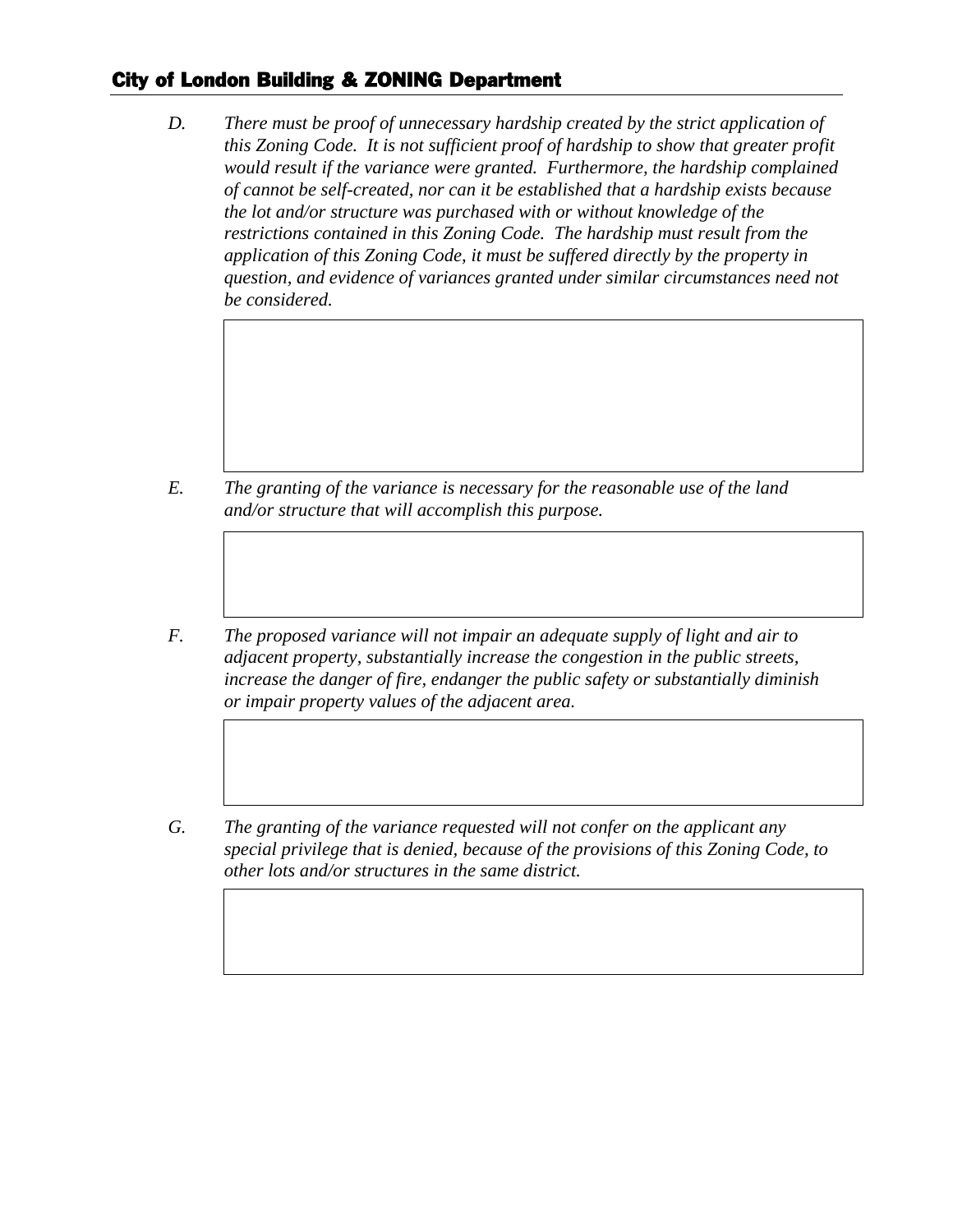### City of London Building & ZONING Department

*(6) Chapter 1244.04(6) - Submit a list of owners of property and their mailing addresses whose property has any lot line located immediately adjacent to or across the street from any property line of the subject property, and any other persons, as determined by the Zoning Administrator, who may have substantial interest in the case.*

*In the case of RENTAL PROPERTY, include the name of the property owner, not the tenant.*

*The Madison County Auditor's Website is useful for obtaining names and addresses of adjacent landowners.* 

*Use the OWNER SUMMARY SHEET or similar format.*

*(7) Submit a site plan of the subject property. The site plan must contain all of the following:*

#### *ALL APPLICATIONS:*

- *Property Dimensions*
- *Footprint Of All Structures On Property including Fences*
- *Setback Dimensions – Existing and Required by Code*
- *Easements And/Or Encroachments*
- *Street Names*
- *North Arrow and Scale*

#### *COMMERCIAL/INDUSTRIAL USES*

- *Proposed and Existing Parking Area Layout, Number of Spaces, Aisle Widths, Traffic Flow, and Loading Zones.*
- *Proposed Landscape Plan*
- *Proposed Hydrant Locations (Or Location Of Existing Hydrants)*
- *Location Of Trash Receptacles*
- *Site Lighting* if provided
- *(8) Submit legible photographs of subject property showing the front, back and sides of the property and the area affected by the variance. If the variance may affect traffic in the judgment of the Zoning Administrator, include photographs taken from the point of view of a driver in a car that would be affected.*